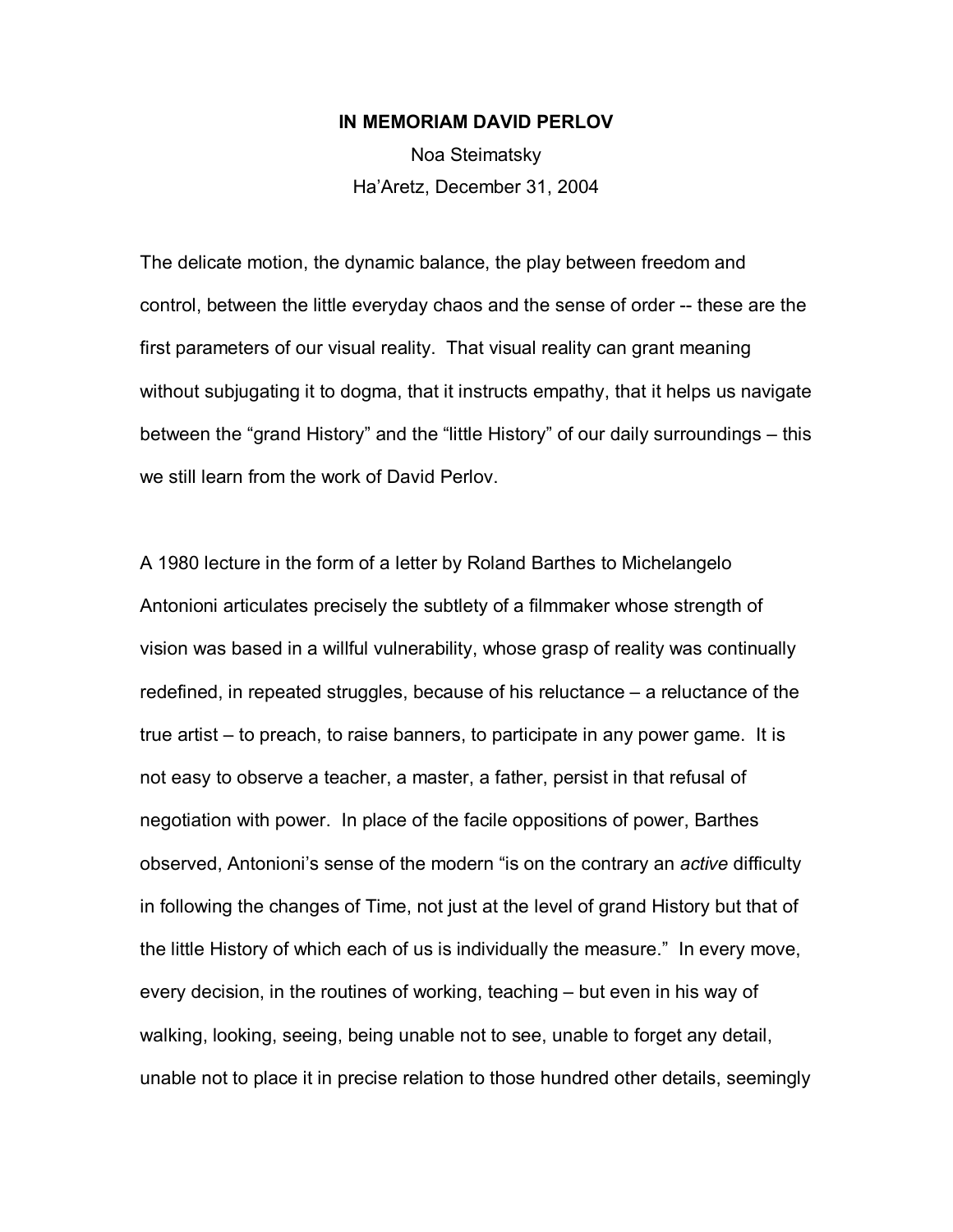surface occurrences that make up the fabric of daily life – in this Perlov was Historical. In the care and strength of his look was also his passion, and his intervention.

We learn from his *Diary* the weight, the gravity of surface forms. Cinema teaches us to draw the decisive links, to discern patterns, relations between people, between people and things: to return, to persist, even across diverse times and spaces, in the difficult yet daily questions of our place in the world. Is this a particularly Jewish question? Perlov gives it specificity, a completely personal turn which is at the same time emblematic. Material detail, movement, gesture, caught on film, acquire the responsibility which is now, as well, that of the filmmaker: the hands of one talking in a café, the hands of one sculpting in clay, the hands of one, dying, gesturing to the ceiling, the hands of one describing a fall, a death. At times, in the *Diary*, it is the camera's own gesture, tilted down, or the command of editing that discloses a burden of expression, turning to formal control and distance so as to maintain a coherent syntax.

To maintain a steady look, to invest full and serious interest in the anonymous exchanges between children in a street corner across from one's window. To return daily, with new questions, to the intersection of Ibn Gvirol and Shaul Hamelech Streets. No, it is not a transparent barometer of Israeli life; the intersection is opaque. But looked at from above, then from ground level, with a street sweep and with a bicycle rider, then in relation to interiors, to the television

2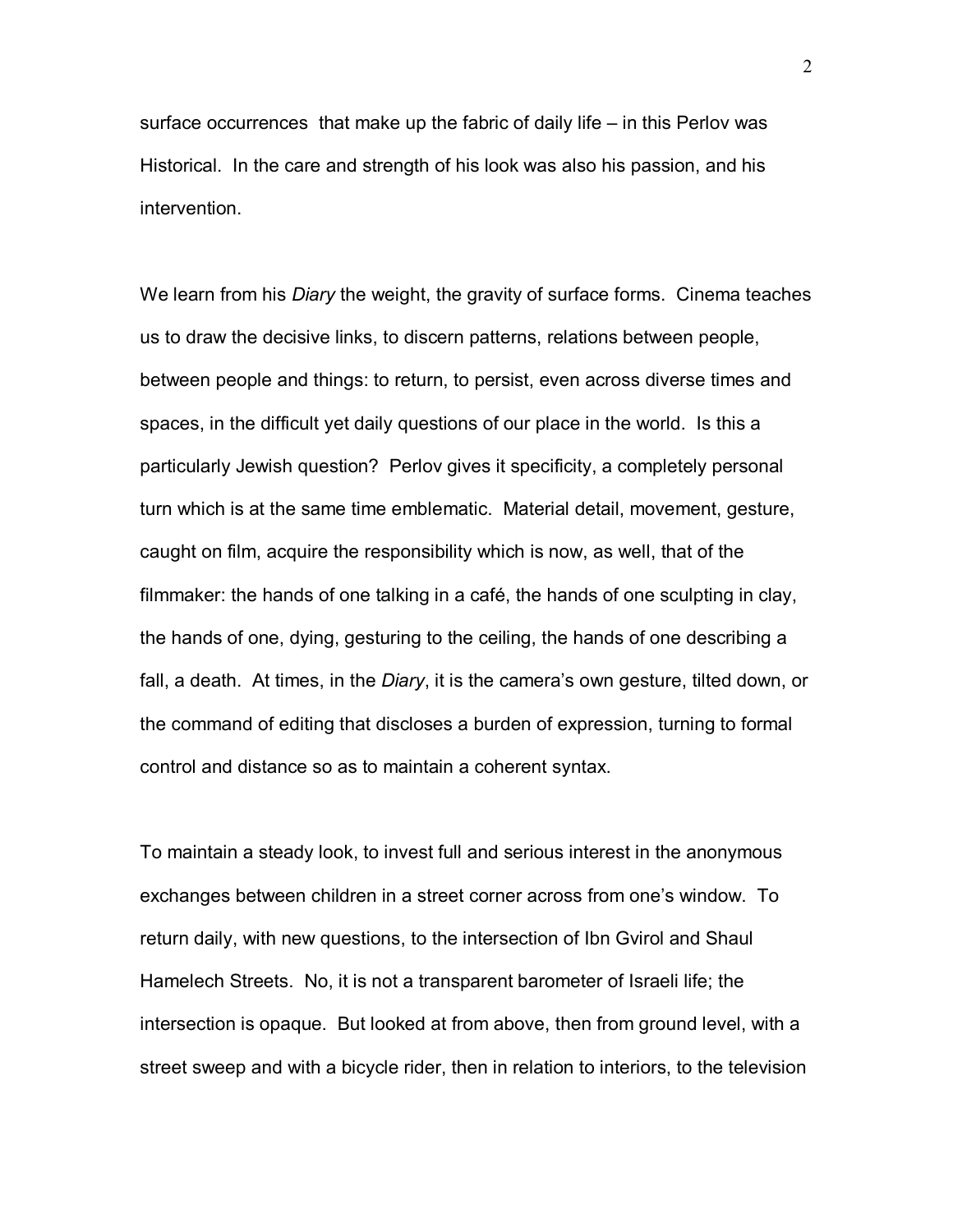screen – looked at with a well-articulated question (which is often the question of an editor) will yield a history lesson. The repeated, willful yet vulnerable look has positioned Perlov in an oblique relationship to the impositions of the fanatic glance, to the deafness of rhetoric, to the violent articulations and expressions of power. The rest of us resort to a more obvious argument, a verbal (and often verbose) extraction in the form of debate, a conclusion already projected in our first encounter with an image. Then we do not look again or, in any event, we do not *see*. Patience with the visual surface as it unfolds over time escapes, therefore, even the greater part of filmmakers who think they can rush in, through their "medium," to a direct engagement. Perlov's clarity is strong and subtle. Once extracted as a gaze, as cinematic form, its authority is decisive.

In the early 1980s Perlov was editing the *Diary*, a labor that demanded the concentrated efforts of memory, critically revised, the honesty and strength of intellectual elaboration without loss to the fragile expression, the passionate realization of something once captured by a camera. I consider myself lucky to have seen him at work in the course of one year accompanying him, as well, to some of his classes in the university. A diagram sketched on the blackboard, following Antonioni's *L'avventura*, registered deeply in my way of seeing, fiction or documentary, thereafter. Perlov did not interpret, he described what we had seen: the island, a closed form sketched as a circle: that island where one girl disappears and another emerges within a wild natural setting that refuses to be fully comprehended or rationalized by the camera. A line extended from here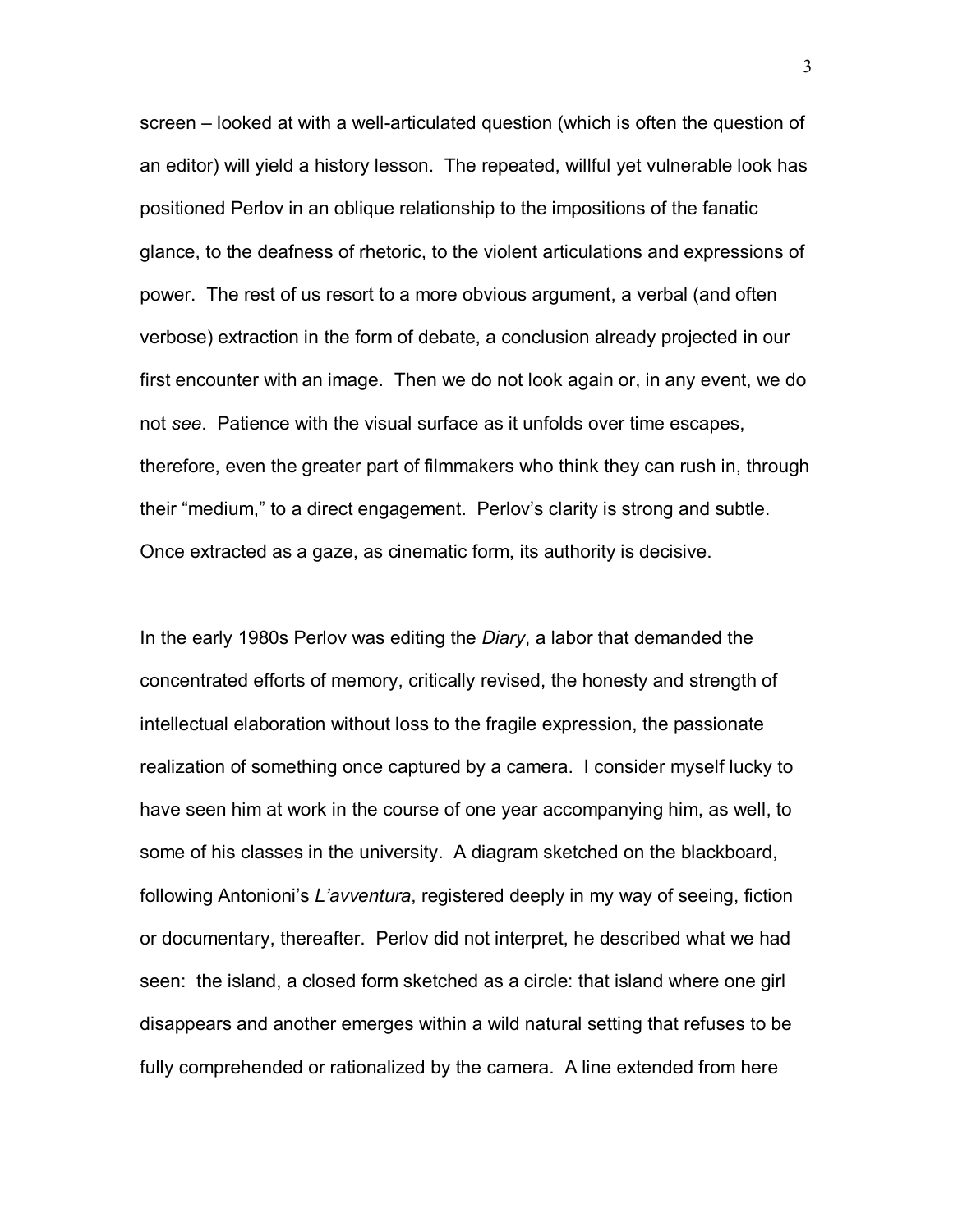along the length of the blackboard to another closed form: this, Perlov suggested, is the built piazza, that architectural marvel that echoes and reverses the entity that was the island. I am quite certain that he meant the Piazza in Noto, that Baroque Sicilian town where we witness what is surely the undoing of the male protagonist. There are other spaces and digressions in *L'avventura*, but in identifying a decisive itinerary in that complicated film, Perlov showed that the cinematic conception of place, of the narrative threads that (even in a documentary) lead from one place to another, has a decisive bearing upon our conception of fallible human experience, configured in time, through which we first maneuver without certainty. That elegant formal chart, with the circles and the line connecting them, vaguely reminiscent of the film reels themselves upon a projector (in the old days when we still handled and learned from 16mm stock) also taught me to look at Perlov's *Diary*, with its recurring urban forms, its intersections, its symmetries with whose constrictive terror one must struggle – perhaps turning them to starting points for new departures.

 These terrors and rewards of return, the circular draw of coincidence, the intersections of fate (marks on a tree, the shape of a bridge, of a staircase, the technical flaws that inscribe certain shots), the magical fascination with numbers and colors (two, three, white, black, red), the diverging itineraries of the twins, the eyes (two eyes, one eye, the ophthalmologist at work, the one-eyed subjects of Bonnard and Rembrandt), trains and train tracks, trams and tram tracks. Can an entire life experience – an unprotected childhood, a sequence of geographical displacements, the "dark landscape of European anti-Semitism," and the searing